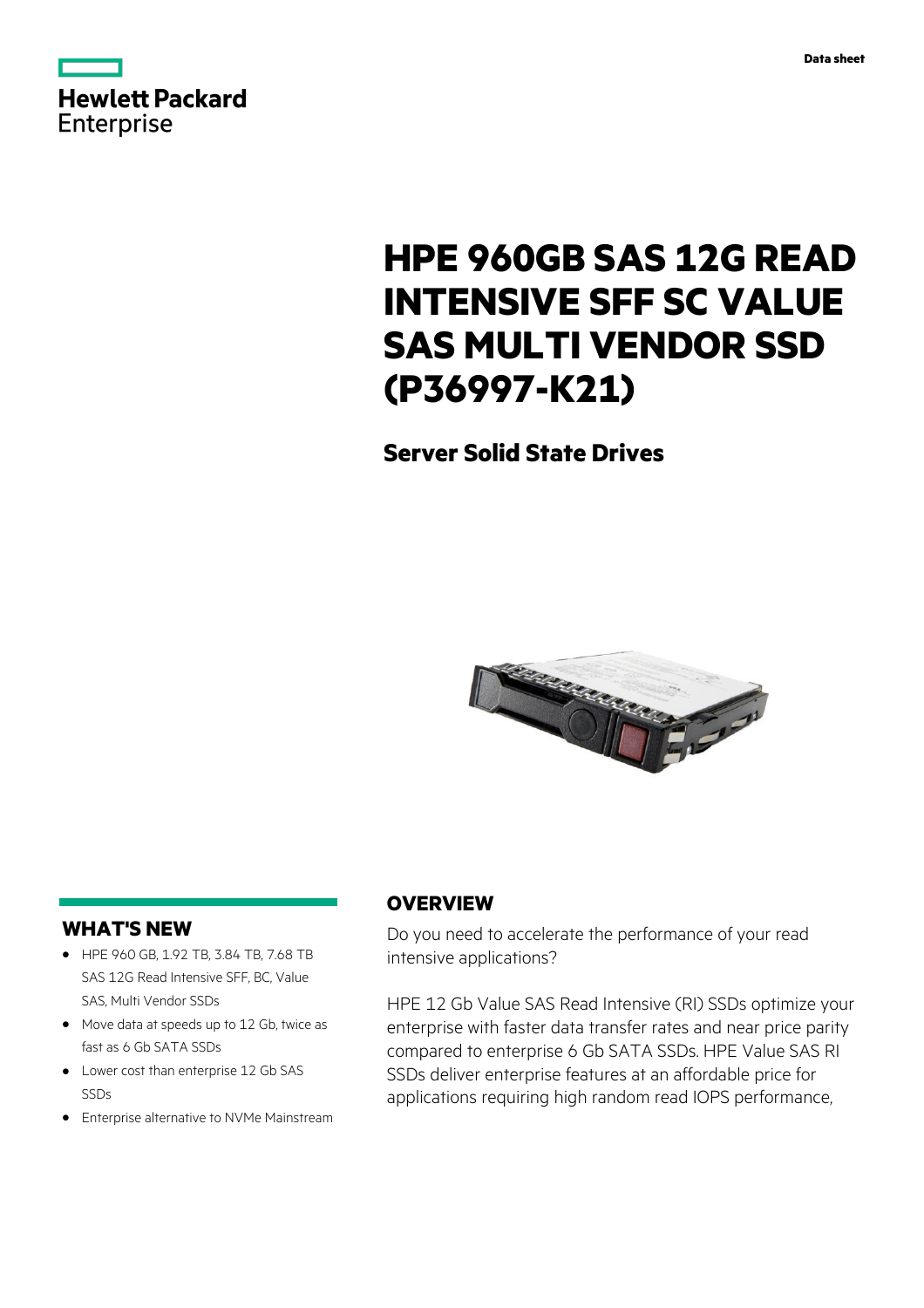#### **Data sheet** Page 2

#### SSDs

- **·** Single-ported version of enterprise 12 Gb SAS SSDs
- **·** Presented as an HPE Multi Vendor SKU offering

and are ideal for read caching, social media and web servers workloads.

HPE 12 Gb Value SAS RI SSDs transfer data at full duplex (bidirectional) allowing greater I/O bandwidth to alleviate bottlenecks at twice the 6 Gb interface of SATA SSDs. A single-ported version of enterprise 12 Gb SAS, HPE Value SAS RI SSDs provide slightly reduced performance in exchange for being price competitive to 6 Gb SATA SSDs.

HPE 12 Gb Value SAS RI SSDs are presented as an HPE Multi Vendor SKU offering which provides customers with the shortest lead time to available supply on preferably priced HPE Value SAS RI SSDs.

### **FEATURES**

#### **Value SAS SSDs Deliver Twice the Interface Speed of SATA SSDs at a Lower Cost than SAS SSDs**

HPE Value SAS Solid State Drives support full-duplex 12 Gb, versus SATA SSDs that are bottlenecked by the simplex 6 Gb SATA interface specification.

Featuring similar price points to 6 Gb SATA SSDs and capacities ranging from 960 GB to 7.68 TB, HPE 12 Gb Value SAS RI SSDs deliver significantly more performance per dollar and are designed to easily replace enterprise SATA SSDs in server applications.

HPE Value SAS SSDs offer a significant random IOPS performance boost over 6 Gb SATA SSDs with 1.94x [1] more random read IOPS and 1.75x [1] more random mixed IOPS performance.

HPE Value SAS SSDs also deliver sequential bandwidth performance gains of 1.5x [1] more read bandwidth and 1.27x [1] more write bandwidth than SATA SSDs.

#### **Value SAS SSDs Run More Data Analytic Workloads in Less Time and with Lower Latency than SATA SSDs**

HPE Value SAS Solid State Drives offer faster connection rates that can improve the performance of decision support system applications than SATA SSDs.

Value SAS SSDs deliver faster, lower latency storage performance than 6 Gb SATA SSDs which enables data retrieval sooner with up to 25% [2] less time needed to complete query sets than SATA SSDs.

Value SAS SSDs save time executing data analytic workloads with up to 30% [2] lower read latency needed to access and pull data compared to 6 Gb SATA SSDs.

By improving performance at similar price points, Value SAS SSD delivers up to 22% [2] better data analytics performance per dollar than 6Gb SATA SSDs.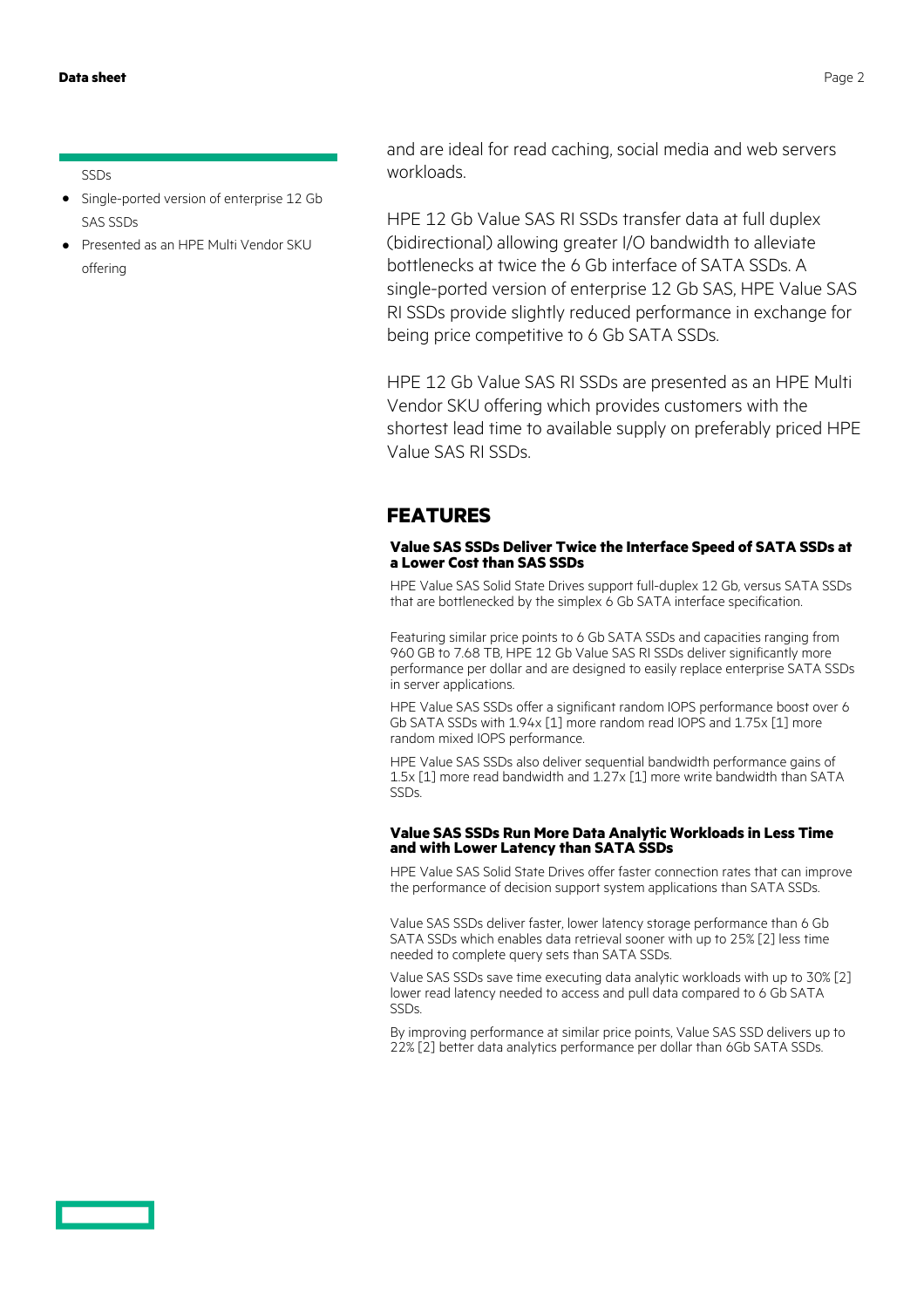#### **HPE Multi Vendor Offering for Value SAS SSDs Help Simplify Purchasing Decisions While Improving TCO**

HPE Multi Vendor offering provides shorter lead times to best available HPE 12 Gb Value SAS SSD supply.

Preferable pricing on HPE qualified Value SAS SSDs and extended SKU lifecycles simplifies the procurement process.

Assurance that the HPE Value SAS Solid State Drives selected delivers the minimum performance published or better.

# **Technical specifications HPE 960GB SAS 12G Read Intensive SFF SC Value SAS Multi Vendor SSD**

| <b>Product Number</b>                        | P36997-K21                                                                                                                                                                                                                                                                                                           |
|----------------------------------------------|----------------------------------------------------------------------------------------------------------------------------------------------------------------------------------------------------------------------------------------------------------------------------------------------------------------------|
| <b>Lifetime Writes</b>                       | 1,750                                                                                                                                                                                                                                                                                                                |
| <b>Endurance DWPD (Drive Writes Per Day)</b> | 1                                                                                                                                                                                                                                                                                                                    |
| <b>Read IOPS</b>                             | Random Read IOPS (4KiB, Q=16)=105,000<br>Max Random Read IOPS (4KiB)=155,000@Q32                                                                                                                                                                                                                                     |
| <b>Write IOPS</b>                            | Random Write IOPS (4KiB, Q=16)=32,000<br>Max Random Write IOPS (4KiB)=32,000@Q4                                                                                                                                                                                                                                      |
| <b>Power (Watts)</b>                         | 9.65                                                                                                                                                                                                                                                                                                                 |
| <b>Plug Type</b>                             | Hot Pluggable                                                                                                                                                                                                                                                                                                        |
| <b>Height</b>                                | $15 \text{ mm}$                                                                                                                                                                                                                                                                                                      |
| <b>Product Dimensions (metric)</b>           | 21.92 x 22.86 x 14.61 cm                                                                                                                                                                                                                                                                                             |
| Weight                                       | 0.5 <sub>kq</sub>                                                                                                                                                                                                                                                                                                    |
| Warranty                                     | HPE Solid State Drives and Add-In Cards have a standard 3/0/0 warranty<br>Customer Self Repair (CSR) subject to maximum usage limitations. Maximum usage limit is the maximum<br>amount of data that can be written to the drive. Drives that have reached this limit will not be eligible for<br>warranty coverage. |